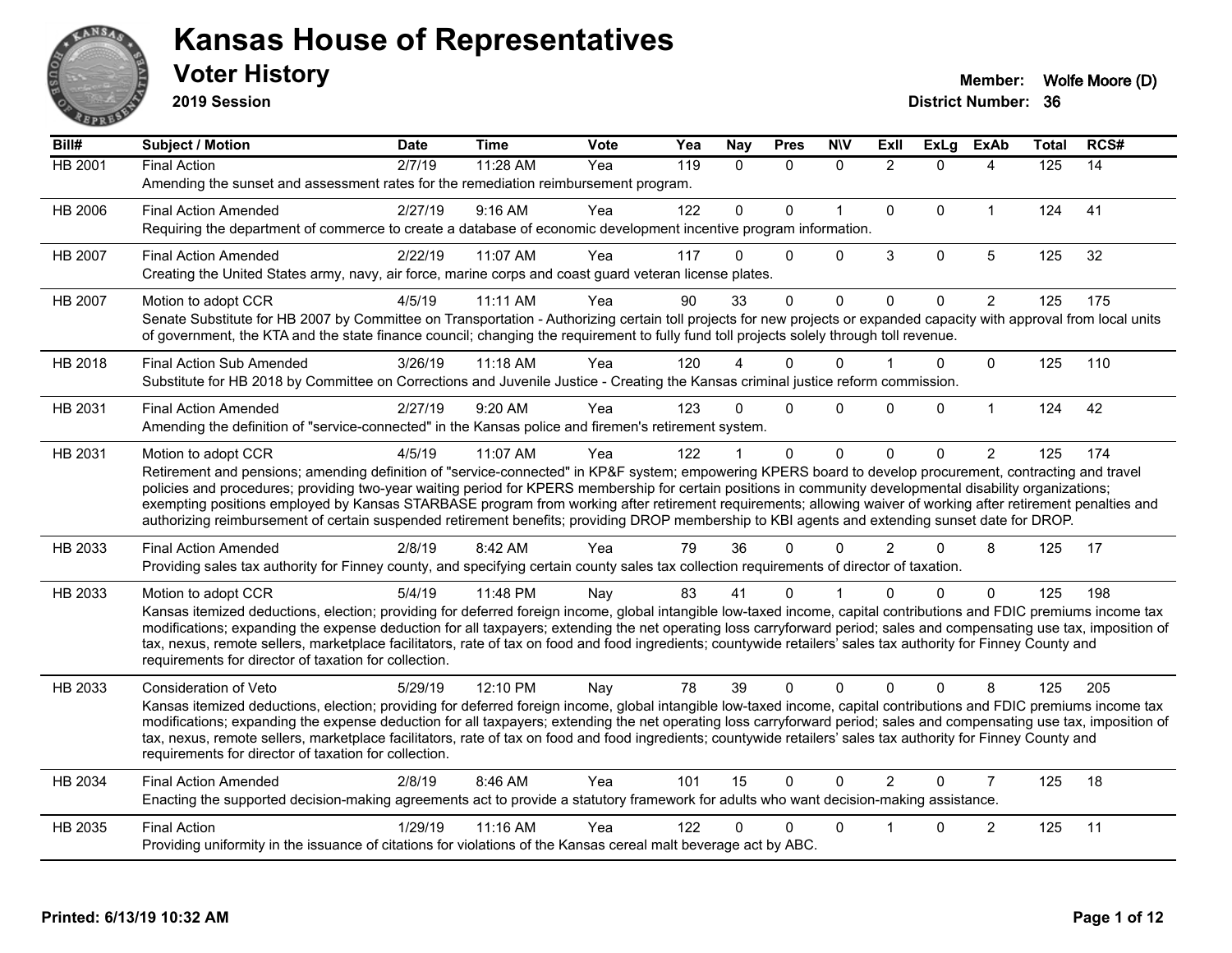

**2019 Session**

#### **Voter History Member:** Wolfe Moore (D)

| Bill#          | <b>Subject / Motion</b>                                                                                                                                                              | <b>Date</b>         | <b>Time</b> | <b>Vote</b> | Yea              | <b>Nay</b>     | <b>Pres</b>  | <b>N\V</b>   | ExII                    | <b>ExLg</b>  | <b>ExAb</b>    | <b>Total</b>     | RCS# |
|----------------|--------------------------------------------------------------------------------------------------------------------------------------------------------------------------------------|---------------------|-------------|-------------|------------------|----------------|--------------|--------------|-------------------------|--------------|----------------|------------------|------|
| <b>HB 2035</b> | Motion to Concur                                                                                                                                                                     | $\frac{1}{3/26/19}$ | 12:29 PM    | Yea         | $\overline{122}$ | 2              | $\Omega$     | $\mathbf{0}$ | $\overline{\mathbf{1}}$ | $\Omega$     | $\Omega$       | $\overline{125}$ | 142  |
|                | Providing uniformity in the issuance of citations for violations of the Kansas cereal malt beverage act by ABC.                                                                      |                     |             |             |                  |                |              |              |                         |              |                |                  |      |
| HB 2038        | <b>Final Action</b>                                                                                                                                                                  | 2/7/19              | 11:29 AM    | Yea         | 114              | 5              | $\mathbf{0}$ | $\Omega$     | $\overline{2}$          | $\Omega$     | 4              | 125              | 15   |
|                | Revoking spousal inheritance rights upon divorce.                                                                                                                                    |                     |             |             |                  |                |              |              |                         |              |                |                  |      |
| HB 2038        | Mot to Concur in Conference                                                                                                                                                          | 4/5/19              | 5:17 PM     | Yea         | 120              | $\mathbf 0$    | 0            | 0            | $\mathbf 0$             | 0            | 5              | 125              | 187  |
|                | Revoking spousal inheritance rights upon divorce.                                                                                                                                    |                     |             |             |                  |                |              |              |                         |              |                |                  |      |
| HB 2039        | <b>Final Action Amended</b>                                                                                                                                                          | 2/7/19              | 11:30 AM    | Yea         | 119              | $\mathbf{0}$   | $\mathbf{0}$ | $\mathbf{0}$ | $\overline{2}$          | $\mathbf{0}$ | 4              | 125              | 16   |
|                | Extending recognition of tribal court judgments pursuant to supreme court rules.                                                                                                     |                     |             |             |                  |                |              |              |                         |              |                |                  |      |
| HB 2039        | Motion to adopt CCR                                                                                                                                                                  | 4/5/19              | 3:00 PM     | Yea         | 121              | $\mathbf{0}$   | $\Omega$     | $\Omega$     | $\mathbf{0}$            | $\Omega$     | 4              | 125              | 181  |
|                | Updating laws concerning limited liability companies; exempting animal shelters from registration requirements as charitable organizations.                                          |                     |             |             |                  |                |              |              |                         |              |                |                  |      |
| HB 2041        | <b>Final Action</b>                                                                                                                                                                  | 3/21/19             | 11:50 AM    | Yea         | 94               | 29             | $\Omega$     | $\mathbf{0}$ | $\mathbf{0}$            |              | $\overline{1}$ | 125              | 99   |
|                | Prohibiting certain unfair or deceptive acts or practices under a life insurance policy for a living organ donor.                                                                    |                     |             |             |                  |                |              |              |                         |              |                |                  |      |
| HB 2044        | <b>Final Action</b>                                                                                                                                                                  | 2/6/19              | 11:18 AM    | Yea         | 115              |                | $\mathbf{0}$ | $\Omega$     | 5                       |              | 3              | 125              | 12   |
|                | Income tax credit for taxpayer purchases of certain goods and services from qualified vendors providing employment for blind or disabled individuals.                                |                     |             |             |                  |                |              |              |                         |              |                |                  |      |
| HB 2048        | <b>Emergency Final Action Amended</b>                                                                                                                                                | 2/27/19             | 11:59 AM    | Yea         | 122              | $\overline{c}$ | $\Omega$     | $\Omega$     | 0                       | $\mathbf{0}$ | $\Omega$       | 124              | 67   |
|                | Clarifying the definition of comparable offense under the Kansas criminal code.                                                                                                      |                     |             |             |                  |                |              |              |                         |              |                |                  |      |
| HB 2054        | <b>Final Action Amended</b>                                                                                                                                                          | 3/26/19             | 11:20 AM    | Yea         | 101              | 23             | $\Omega$     | $\mathbf 0$  | $\overline{1}$          | $\Omega$     | $\Omega$       | 125              | 111  |
|                | Providing for fully-insured association health plans.                                                                                                                                |                     |             |             |                  |                |              |              |                         |              |                |                  |      |
| HB 2063        | <b>Final Action</b>                                                                                                                                                                  | 2/6/19              | 11:20 AM    | Yea         | 102              | 14             | 0            | $\mathbf 0$  | 5                       | 1            | $\mathbf{3}$   | 125              | 13   |
|                | Relating to the applicability of conditions for operating recreational trails.                                                                                                       |                     |             |             |                  |                |              |              |                         |              |                |                  |      |
| HB 2066        | <b>Final Action Amended</b>                                                                                                                                                          | 3/21/19             | 12:10 PM    | Yea         | 69               | 54             | 0            | $\mathbf 0$  | $\mathbf 0$             | $\mathbf{1}$ | $\mathbf{1}$   | 125              | 100  |
|                | Expanding medicaid eligibility by enacting the KanCare bridge to a healthy Kansas program.                                                                                           |                     |             |             |                  |                |              |              |                         |              |                |                  |      |
| HB 2070        | <b>Final Action</b>                                                                                                                                                                  | 2/20/19             | 11:20 AM    | Yea         | 121              | $\mathbf{0}$   | $\Omega$     | $\mathbf{0}$ | $\overline{2}$          | $\Omega$     | $\overline{2}$ | 125              | 22   |
|                | Designating a portion of United States highway 75 as the John Armstrong memorial highway.                                                                                            |                     |             |             |                  |                |              |              |                         |              |                |                  |      |
| HB 2070        | Motion to Concur                                                                                                                                                                     | 4/4/19              | 10:48 AM    | Yea         | 122              | 0              | 0            | $\mathbf 0$  |                         | $\mathbf{0}$ | $\overline{c}$ | 125              | 162  |
|                | Designating a portion of United States highway 75 as the John Armstrong memorial highway and a bridge on United States highway 77 as the SGT Kevin A. Gilbertson<br>memorial bridge. |                     |             |             |                  |                |              |              |                         |              |                |                  |      |
|                |                                                                                                                                                                                      | 3/21/19             | 12:11 PM    |             | 122              | $\mathbf{1}$   | $\mathbf{0}$ | $\Omega$     |                         | $\mathbf{1}$ | $\mathbf 1$    | 125              | 101  |
| HB 2082        | <b>Final Action Amended</b><br>Allowing pharmacists to administer drugs pursuant to a prescription order.                                                                            |                     |             | Yea         |                  |                |              |              | $\mathbf 0$             |              |                |                  |      |
| HB 2084        | <b>Final Action Amended</b>                                                                                                                                                          | 2/27/19             | 9:23 AM     | Yea         | 94               | 29             | $\mathbf 0$  | 0            | $\mathbf 0$             | 0            | -1             | 124              | 43   |
|                | Amending the Kansas 911 act.                                                                                                                                                         |                     |             |             |                  |                |              |              |                         |              |                |                  |      |
|                |                                                                                                                                                                                      |                     |             |             |                  |                |              |              |                         |              |                |                  |      |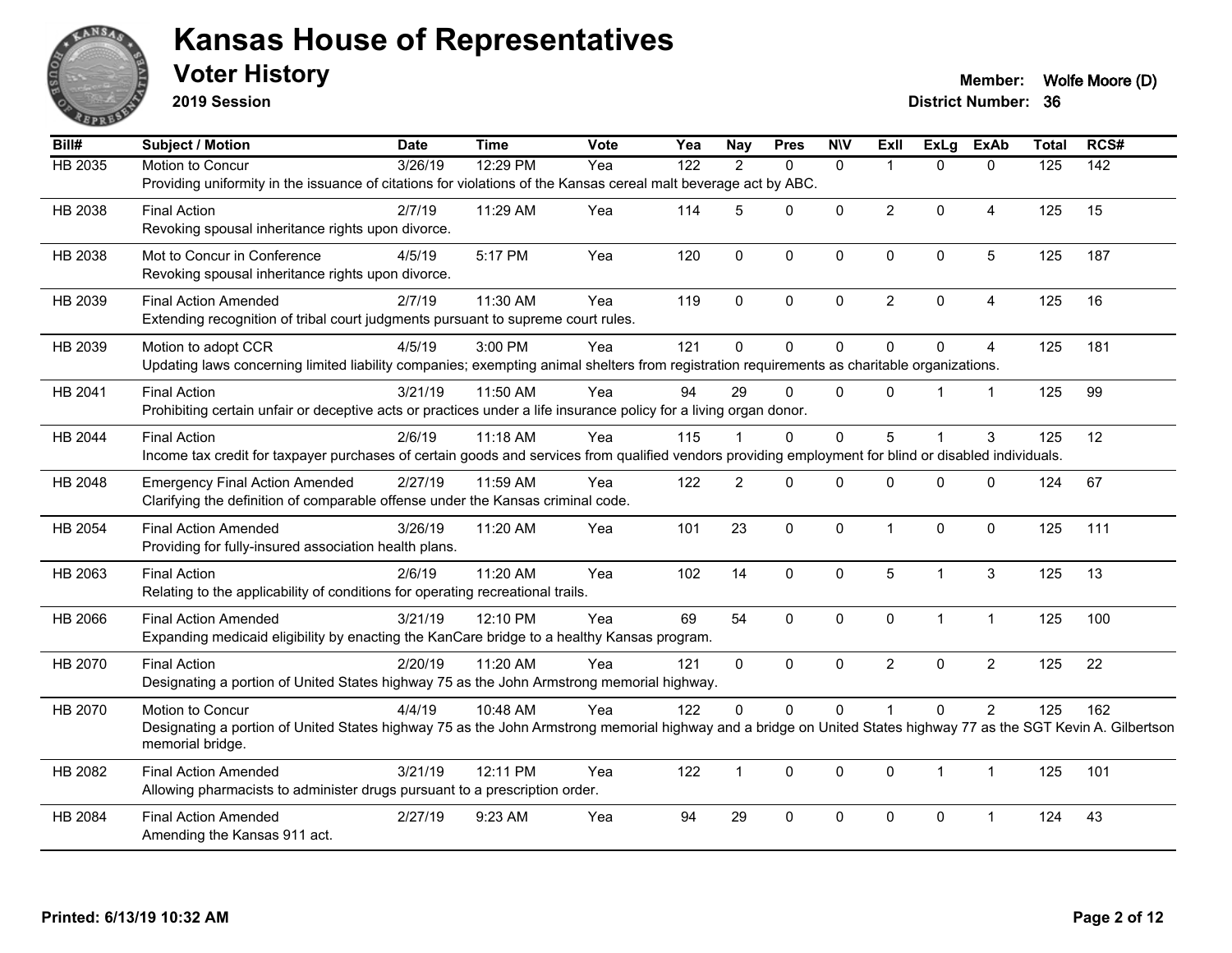

**2019 Session**

| $\overline{BiII#}$ | Subject / Motion                                                                                                                                                                                  | <b>Date</b> | <b>Time</b> | Vote | Yea | <b>Nay</b>   | <b>Pres</b> | <b>NIV</b>   | ExII           | <b>ExLg</b>    | <b>ExAb</b>    | <b>Total</b> | RCS# |
|--------------------|---------------------------------------------------------------------------------------------------------------------------------------------------------------------------------------------------|-------------|-------------|------|-----|--------------|-------------|--------------|----------------|----------------|----------------|--------------|------|
| HB 2084            | Motion to Concur                                                                                                                                                                                  | 4/4/19      | 10:57 AM    | Yea  | 87  | 35           | $\Omega$    | $\Omega$     | $\mathbf{1}$   | $\Omega$       | $\overline{2}$ | 125          | 163  |
|                    | Amending the Kansas 911 act.                                                                                                                                                                      |             |             |      |     |              |             |              |                |                |                |              |      |
| HB 2085            | <b>Final Action Amended</b>                                                                                                                                                                       | 2/22/19     | 11:08 AM    | Yea  | 117 | $\mathbf{0}$ | $\Omega$    | $\mathbf{0}$ | 3              | $\Omega$       | 5              | 125          | 33   |
|                    | Concerning requirements for the reinstatement of a forfeited benefit unit of a rural water district.                                                                                              |             |             |      |     |              |             |              |                |                |                |              |      |
| HB 2085            | Mot to Concur in Conference                                                                                                                                                                       | 4/4/19      | 10:59 AM    | Yea  | 122 | $\mathbf{0}$ | $\Omega$    | $\Omega$     | $\overline{1}$ | 0              | $\overline{2}$ | 125          | 164  |
|                    | Extending the repayment period for municipal loans for public water supply projects and clarifying the reinstatement requirements for rural water district forfeited<br>benefit units.            |             |             |      |     |              |             |              |                |                |                |              |      |
| HB 2087            | <b>Final Action Amended</b>                                                                                                                                                                       | 2/21/19     | 11:20 AM    | Yea  | 116 | $\mathbf{1}$ | 0           | $\mathbf 0$  | $\overline{4}$ | $\overline{1}$ | 3              | 125          | 26   |
|                    | Allowing certain light screening material on motor vehicle windows.                                                                                                                               |             |             |      |     |              |             |              |                |                |                |              |      |
| HB 2087            | Motion to adopt CCR                                                                                                                                                                               | 4/5/19      | 11:14 AM    | Yea  | 123 | $\mathbf 0$  | 0           | $\mathbf 0$  | $\mathbf 0$    | $\Omega$       | $\overline{2}$ | 125          | 176  |
|                    | Changing the definition of school bus for purposes of the motor-fuel tax law.                                                                                                                     |             |             |      |     |              |             |              |                |                |                |              |      |
| HB 2097            | <b>Final Action</b>                                                                                                                                                                               | 2/21/19     | 11:21 AM    | Yea  | 116 | $\mathbf{1}$ | $\Omega$    | $\Omega$     | $\overline{4}$ | $\mathbf 1$    | 3              | 125          | 27   |
|                    | Providing method for calculating cost of keeping civil prisoners in county jail.                                                                                                                  |             |             |      |     |              |             |              |                |                |                |              |      |
| HB 2101            | <b>Final Action Amended</b>                                                                                                                                                                       | 2/22/19     | 11:09 AM    | Yea  | 116 | $\mathbf{1}$ | $\Omega$    | $\Omega$     | 3              | $\Omega$       | 5              | 125          | 34   |
|                    | Updating state credit union statutes.                                                                                                                                                             |             |             |      |     |              |             |              |                |                |                |              |      |
| HB 2103            | <b>Final Action</b>                                                                                                                                                                               | 2/27/19     | 9:24 AM     | Yea  | 122 | $\mathbf{1}$ | 0           | 0            | $\mathbf{0}$   | $\Omega$       | 1              | 124          | 44   |
|                    | Amending the revised Kansas code for care of children to provide requirements for placement of a child in a qualified residential treatment program.                                              |             |             |      |     |              |             |              |                |                |                |              |      |
| HB 2103            | Motion to Concur                                                                                                                                                                                  | 4/4/19      | 11:02 AM    | Yea  | 120 | 2            | $\Omega$    | $\Omega$     |                | $\Omega$       | $\overline{2}$ | 125          | 165  |
|                    | Amending the revised Kansas code for care of children to provide requirements for placement of a child in a qualified residential treatment program.                                              |             |             |      |     |              |             |              |                |                |                |              |      |
| HB 2104            | <b>Final Action Amended</b>                                                                                                                                                                       | 2/21/19     | 11:22 AM    | Yea  | 117 | $\Omega$     | $\mathbf 0$ | $\Omega$     | Δ              | 1              | 3              | 125          | 28   |
|                    | Amendments related to driving under the influence, including preliminary screening tests, implied consent advisories and test refusal.                                                            |             |             |      |     |              |             |              |                |                |                |              |      |
| HB 2105            | <b>Final Action</b>                                                                                                                                                                               | 2/21/19     | 11:23 AM    | Yea  | 117 | $\Omega$     | $\Omega$    | $\Omega$     | $\Delta$       | 1              | 3              | 125          | 29   |
|                    | Updating laws concerning limited liability companies.                                                                                                                                             |             |             |      |     |              |             |              |                |                |                |              |      |
| HB 2118            | <b>Final Action Amended</b>                                                                                                                                                                       | 3/27/19     | 8:54 AM     | Yea  | 106 | 18           | $\Omega$    | $\Omega$     | $\mathbf{0}$   | $\Omega$       | $\mathbf{1}$   | 125          | 149  |
|                    | Providing income tax credits for aerospace and aviation program graduates and their employers.                                                                                                    |             |             |      |     |              |             |              |                |                |                |              |      |
| HB 2119            | <b>Final Action Amended</b>                                                                                                                                                                       | 2/22/19     | $11:10$ AM  | Yea  | 117 | $\Omega$     | $\Omega$    | $\Omega$     | 3              | $\Omega$       | 5              | 125          | 35   |
|                    | Empowering the KPERS board to develop policies and procedures relating to procurement, enter into certain contracts and allow travel for trustees and employees of<br>the system.                 |             |             |      |     |              |             |              |                |                |                |              |      |
| HB 2119            | Motion to adopt CCR                                                                                                                                                                               | 4/5/19      | 5:14 PM     | Yea  | 117 | 3            | $\Omega$    | $\Omega$     | $\Omega$       | 0              | 5              | 125          | 186  |
|                    | Providing for licensed pharmacists to administer certain drugs, authorizing certain business entities to hire physicians and chiropractors and requiring electronic<br>prescriptions for opiates. |             |             |      |     |              |             |              |                |                |                |              |      |
| HB 2123            | <b>Final Action</b>                                                                                                                                                                               | 2/20/19     | 11:08 AM    | Yea  | 121 | $\mathbf 0$  | 0           | $\mathbf 0$  | $\overline{2}$ | 0              | $\overline{2}$ | 125          | 23   |
|                    | Amending the Kansas national guard educational assistance act.                                                                                                                                    |             |             |      |     |              |             |              |                |                |                |              |      |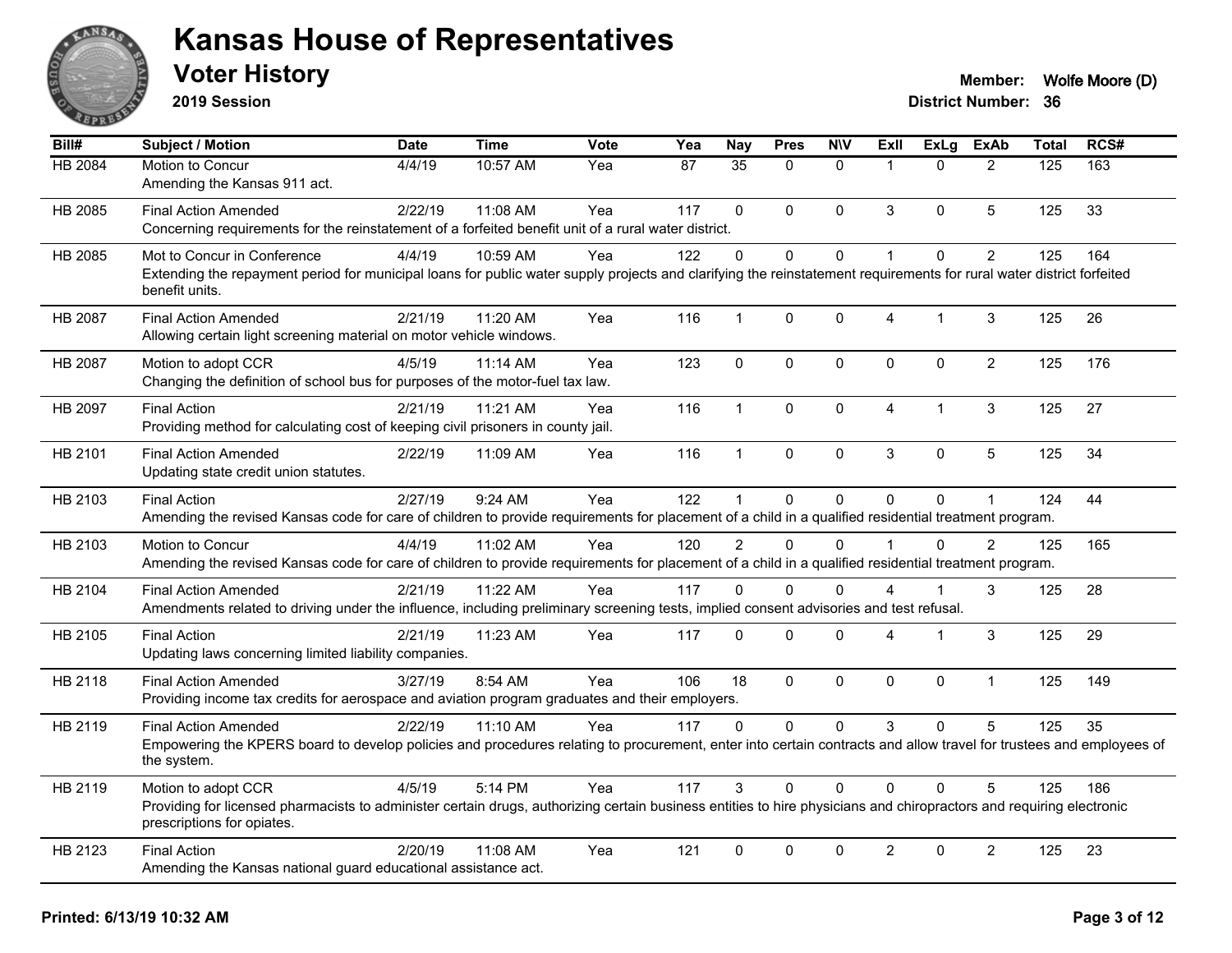

**2019 Session**

| Bill#          | <b>Subject / Motion</b>                                                                                                                                                                     | <b>Date</b> | <b>Time</b> | Vote | Yea | <b>Nay</b>     | <b>Pres</b> | <b>NIV</b>   | <b>ExII</b>    | ExLg           | <b>ExAb</b>    | <b>Total</b> | RCS#            |
|----------------|---------------------------------------------------------------------------------------------------------------------------------------------------------------------------------------------|-------------|-------------|------|-----|----------------|-------------|--------------|----------------|----------------|----------------|--------------|-----------------|
| <b>HB 2125</b> | <b>Final Action</b>                                                                                                                                                                         | 2/21/19     | 11:24 AM    | Yea  | 115 | 2              | $\Omega$    | $\Omega$     | $\overline{A}$ |                | 3              | 125          | $\overline{30}$ |
|                | Requiring licensees operating a motor vehicle to promptly deliver driver's license upon demand by authorized persons.                                                                       |             |             |      |     |                |             |              |                |                |                |              |                 |
| HB 2126        | <b>Final Action Amended</b>                                                                                                                                                                 | 2/27/19     | $9:25$ AM   | Yea  | 113 | 10             | 0           | $\mathbf{0}$ | $\Omega$       | $\mathbf{0}$   | $\mathbf{1}$   | 124          | 45              |
|                | Regulating the operation of electric-assisted scooters on roads and highways.                                                                                                               |             |             |      |     |                |             |              |                |                |                |              |                 |
| HB 2126        | Motion to adopt CCR                                                                                                                                                                         | 4/5/19      | 11:16 AM    | Yea  | 123 | $\mathbf 0$    | $\mathbf 0$ | $\pmb{0}$    | $\mathbf 0$    | 0              | $\overline{c}$ | 125          | 177             |
|                | Adopting the Driver's Privacy Protection Act.                                                                                                                                               |             |             |      |     |                |             |              |                |                |                |              |                 |
| HB 2127        | <b>Final Action</b>                                                                                                                                                                         | 2/21/19     | 11:25 AM    | Yea  | 117 | $\Omega$       | 0           | $\Omega$     | $\overline{A}$ | $\overline{1}$ | $\mathbf{3}$   | 125          | 31              |
|                | Eliminating the marking requirements for certain truck and truck tractors.                                                                                                                  |             |             |      |     |                |             |              |                |                |                |              |                 |
| HB 2133        | <b>Final Action Amended</b>                                                                                                                                                                 | 3/13/19     | 11:22 AM    | Yea  | 121 | $\overline{2}$ | $\mathbf 0$ | $\pmb{0}$    | 0              | 0              | $\mathbf{1}$   | 124          | 84              |
|                | Required reporting for entities who deliver alcoholic liquors to consumers.                                                                                                                 |             |             |      |     |                |             |              |                |                |                |              |                 |
| HB 2137        | <b>Final Action</b>                                                                                                                                                                         | 3/26/19     | 11:21 AM    | Yea  | 124 | 0              | $\mathbf 0$ | $\pmb{0}$    | $\mathbf{1}$   | 0              | $\mathbf 0$    | 125          | 112             |
|                | Legislative review of exceptions to disclosure of public records under the Kansas open records act.                                                                                         |             |             |      |     |                |             |              |                |                |                |              |                 |
| HB 2140        | <b>Final Action</b>                                                                                                                                                                         | 2/27/19     | 9:27 AM     | Yea  | 123 | 0              | $\Omega$    | $\Omega$     | $\Omega$       | 0              | $\mathbf{1}$   | 124          | 46              |
|                | Allowing agents of the KBI to participate in the Kansas DROP act and extending the sunset date for the act.                                                                                 |             |             |      |     |                |             |              |                |                |                |              |                 |
|                |                                                                                                                                                                                             | 5/4/19      | 10:04 PM    | Yea  | 98  | 26             |             | $\mathbf 1$  | $\Omega$       |                |                | 125          | 197             |
| HB 2140        | Motion to adopt CCR<br>Providing sales tax authority for Dickinson, Finney, Jackson, Russell, Thomas and Wabaunsee counties; specifying certain county sales tax collection requirements of |             |             |      |     |                | 0           |              |                | 0              | $\mathbf 0$    |              |                 |
|                | director of taxation; and providing a sales tax exemption for sales of certain coins or bullion.                                                                                            |             |             |      |     |                |             |              |                |                |                |              |                 |
| HB 2143        | <b>Final Action</b>                                                                                                                                                                         | 2/20/19     | 11:09 AM    | Yea  | 121 | $\Omega$       | $\Omega$    | $\mathbf 0$  | $\overline{2}$ | $\Omega$       | $\overline{c}$ | 125          | 24              |
|                | Updating the version of risk-based capital instructions in effect.                                                                                                                          |             |             |      |     |                |             |              |                |                |                |              |                 |
| HB 2144        | <b>Emergency Final Action Amended</b>                                                                                                                                                       | 2/27/19     | 12:02 PM    | Nay  | 84  | 40             | 0           | $\mathbf 0$  | 0              | 0              | $\pmb{0}$      | 124          | 68              |
|                | Budget and taxing authority of community colleges; articulation of credits; and student residency requirements.                                                                             |             |             |      |     |                |             |              |                |                |                |              |                 |
|                |                                                                                                                                                                                             |             |             | Yea  | 116 |                |             |              |                |                |                |              |                 |
| HB 2144        | Mot to Concur in Conference<br>Requiring community colleges to publish certain taxpayer and student transparency data.                                                                      | 4/4/19      | 11:06 AM    |      |     | 6              | 0           | $\mathbf 0$  | $\mathbf{1}$   | 0              | $\overline{2}$ | 125          | 166             |
|                |                                                                                                                                                                                             |             |             |      |     |                |             |              |                |                |                |              |                 |
| HB 2147        | <b>Final Action Amended</b>                                                                                                                                                                 | 2/27/19     | 9:28 AM     | Yea  | 123 | $\mathbf 0$    | 0           | $\mathbf 0$  | $\Omega$       | $\Omega$       | $\mathbf{1}$   | 124          | 47              |
|                | Increasing bond maturity limitations in the Kansas rural housing incentive district act.                                                                                                    |             |             |      |     |                |             |              |                |                |                |              |                 |
| HB 2154        | <b>Final Action</b>                                                                                                                                                                         | 3/27/19     | 8:56 AM     | Yea  | 111 | 12             | 1           | $\mathbf 0$  | $\Omega$       | 0              | $\mathbf{1}$   | 125          | 150             |
|                | Making unemployment benefits available for federal and state employees who are required to work without pay.                                                                                |             |             |      |     |                |             |              |                |                |                |              |                 |
| HB 2160        | <b>Final Action Amended</b>                                                                                                                                                                 | 3/8/19      | 8:38 AM     | Yea  | 112 | $\overline{7}$ | 0           | $\mathbf 0$  | $\mathbf 0$    | $\mathbf 1$    | 4              | 124          | 78              |
|                | Providing sales tax authority for Wabaunsee county.                                                                                                                                         |             |             |      |     |                |             |              |                |                |                |              |                 |
| HB 2167        | <b>Final Action Amended</b>                                                                                                                                                                 | 2/27/19     | 9:34 AM     | Nay  | 63  | 60             | 0           | $\mathbf 0$  | 0              | 0              | -1             | 124          | 48              |
|                | Establishing a system for the transfer of certain deer hunting permits to nonresidents.                                                                                                     |             |             |      |     |                |             |              |                |                |                |              |                 |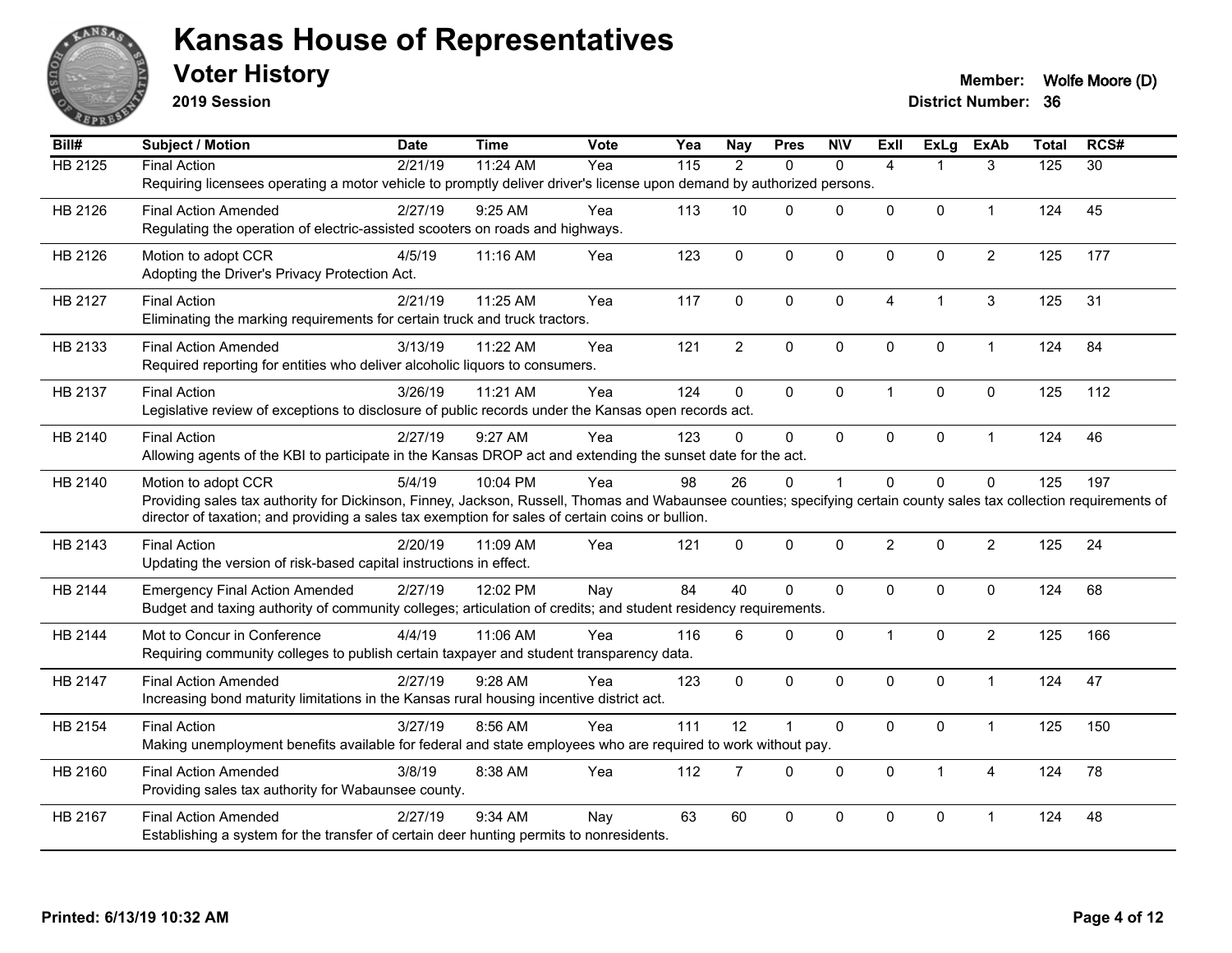

**2019 Session**

| Bill#          | <b>Subject / Motion</b>                                                                                                                                                                               | <b>Date</b> | <b>Time</b> | <b>Vote</b> | Yea              | Nay            | <b>Pres</b> | <b>NIV</b>   | ExII           | ExLg     | ExAb           | <b>Total</b> | RCS# |
|----------------|-------------------------------------------------------------------------------------------------------------------------------------------------------------------------------------------------------|-------------|-------------|-------------|------------------|----------------|-------------|--------------|----------------|----------|----------------|--------------|------|
| <b>HB 2167</b> | Motion to adopt CCR                                                                                                                                                                                   | 4/5/19      | 6:17 PM     | Yea         | $\overline{114}$ | 3              | $\Omega$    | 3            | $\Omega$       | 0        | 5              | 125          | 189  |
|                | Senate Substitute for HB 2167 by Committee on Agriculture and Natural Resources - Establishing a commercial industrial hemp program.                                                                  |             |             |             |                  |                |             |              |                |          |                |              |      |
| HB 2168        | <b>Final Action Amended</b>                                                                                                                                                                           | 2/27/19     | $9:35$ AM   | Yea         | 122              |                | 0           | $\Omega$     | $\Omega$       | 0        | 1              | 124          | 49   |
|                | Authorizing the state board of regents to sell and convey certain real property in Cherokee, Riley, Saline and Douglas counties on behalf of Kansas state university and<br>the university of Kansas. |             |             |             |                  |                |             |              |                |          |                |              |      |
| HB 2173        | <b>Final Action Amended</b><br>Establishing a commercial industrial hemp program.                                                                                                                     | 3/26/19     | 11:22 AM    | Yea         | 119              | $\overline{5}$ | $\Omega$    | $\mathbf{0}$ | $\mathbf{1}$   | 0        | 0              | 125          | 113  |
| HB 2174        | <b>Final Action</b><br>Extending the sunset date of the state use law for five years.                                                                                                                 | 2/27/19     | 9:36 AM     | Yea         | 123              | $\mathbf 0$    | 0           | 0            | $\mathbf 0$    | 0        | $\mathbf{1}$   | 124          | 50   |
| HB 2177        | <b>Final Action</b>                                                                                                                                                                                   | 2/27/19     | 9:38 AM     | Yea         | 122              | $\overline{2}$ | 0           | $\mathbf 0$  | $\pmb{0}$      | $\Omega$ | $\mathbf 0$    | 124          | 51   |
|                | Pertaining to the accounting treatment of certain derivative instruments of fixed index annuities.                                                                                                    |             |             |             |                  |                |             |              |                |          |                |              |      |
| HB 2177        | Motion to adopt CCR                                                                                                                                                                                   | 4/5/19      | 3:04 PM     | Yea         | 120              | $\overline{1}$ | $\Omega$    | $\mathbf 0$  | $\mathbf{0}$   | $\Omega$ | $\overline{A}$ | 125          | 182  |
|                | Updating accounting and reporting requirements of hedging transactions, risk-based capital instructions and enterprise risk reports and updating definitions for<br>fraudulent insurance acts.        |             |             |             |                  |                |             |              |                |          |                |              |      |
| HB 2178        | <b>Final Action Amended</b>                                                                                                                                                                           | 2/27/19     | 9:39 AM     | Yea         | 122              | $\overline{2}$ | 0           | $\Omega$     | $\Omega$       | $\Omega$ | 0              | 124          | 52   |
|                | Amending the Kansas underground utility damage prevention act.                                                                                                                                        |             |             |             |                  |                |             |              |                |          |                |              |      |
| HB 2178        | Motion to Concur                                                                                                                                                                                      | 4/1/19      | 2:17 PM     | Yea         | 120              | $\mathbf 0$    | 0           | $\mathbf{1}$ | $\mathbf{1}$   | $\Omega$ | 3              | 125          | 160  |
|                | Amending the Kansas underground utility damage prevention act.                                                                                                                                        |             |             |             |                  |                |             |              |                |          |                |              |      |
| HB 2179        | <b>Final Action</b>                                                                                                                                                                                   | 3/25/19     | 10:32 AM    | Yea         | 124              | $\pmb{0}$      | 0           | $\mathbf 0$  | $\mathbf{1}$   | 0        | 0              | 125          | 102  |
|                | Adopting the Driver's Privacy Protection Act.                                                                                                                                                         |             |             |             |                  |                |             |              |                |          |                |              |      |
| HB 2185        | <b>Final Action Amended</b>                                                                                                                                                                           | 2/27/19     | 9:40 AM     | Yea         | 123              | $\mathbf{1}$   | 0           | $\mathbf 0$  | $\pmb{0}$      | 0        | 0              | 124          | 53   |
|                | Clarifying the naturopathic medicine scope of practice to include diagnostic imaging.                                                                                                                 |             |             |             |                  |                |             |              |                |          |                |              |      |
| HB 2188        | <b>Final Action</b>                                                                                                                                                                                   | 3/19/19     | 11:20 AM    | Yea         | 125              | $\mathbf{0}$   | $\mathbf 0$ | $\mathbf 0$  | $\mathbf 0$    | $\Omega$ | $\overline{0}$ | 125          | 88   |
|                | Dissolving the White Clay watershed district no. 26, city of Atchison assumes obligations and amending the tax lid relating to the dissolution of any taxing subdivision.                             |             |             |             |                  |                |             |              |                |          |                |              |      |
| HB 2191        | <b>Final Action</b>                                                                                                                                                                                   | 2/27/19     | $9:41$ AM   | Yea         | 124              | $\mathbf{0}$   | 0           | $\Omega$     | $\mathbf 0$    | 0        | 0              | 124          | 54   |
|                | Amending the procedure for execution of a search warrant for electronically stored information.                                                                                                       |             |             |             |                  |                |             |              |                |          |                |              |      |
| HB 2198        | <b>Final Action</b>                                                                                                                                                                                   | 2/27/19     | $9:45$ AM   | Yea         | 89               | 35             | $\Omega$    | $\Omega$     | $\Omega$       | $\Omega$ | $\Omega$       | 124          | 55   |
|                | Allowing the use of expedited partner therapy to treat a sexually transmitted disease.                                                                                                                |             |             |             |                  |                |             |              |                |          |                |              |      |
|                |                                                                                                                                                                                                       |             |             |             |                  |                |             |              |                |          |                |              |      |
| HB 2199        | <b>Final Action</b>                                                                                                                                                                                   | 2/20/19     | 11:10 AM    | Yea         | 120              | $\mathbf{1}$   | 0           | $\mathbf 0$  | $\overline{2}$ | $\Omega$ | 2              | 125          | 25   |
|                | Amending documentation requirements related to preparation of dead bodies.                                                                                                                            |             |             |             |                  |                |             |              |                |          |                |              |      |
| HB 2201        | <b>Final Action</b>                                                                                                                                                                                   | 2/25/19     | 11:20 AM    | Yea         | 118              | $\Omega$       | 0           | $\Omega$     | 1              |          | 4              | 124          | 37   |
|                | Updating statutory references necessitated by 2012 executive reorganization order no. 41 related to administration of tuberculosis programs.                                                          |             |             |             |                  |                |             |              |                |          |                |              |      |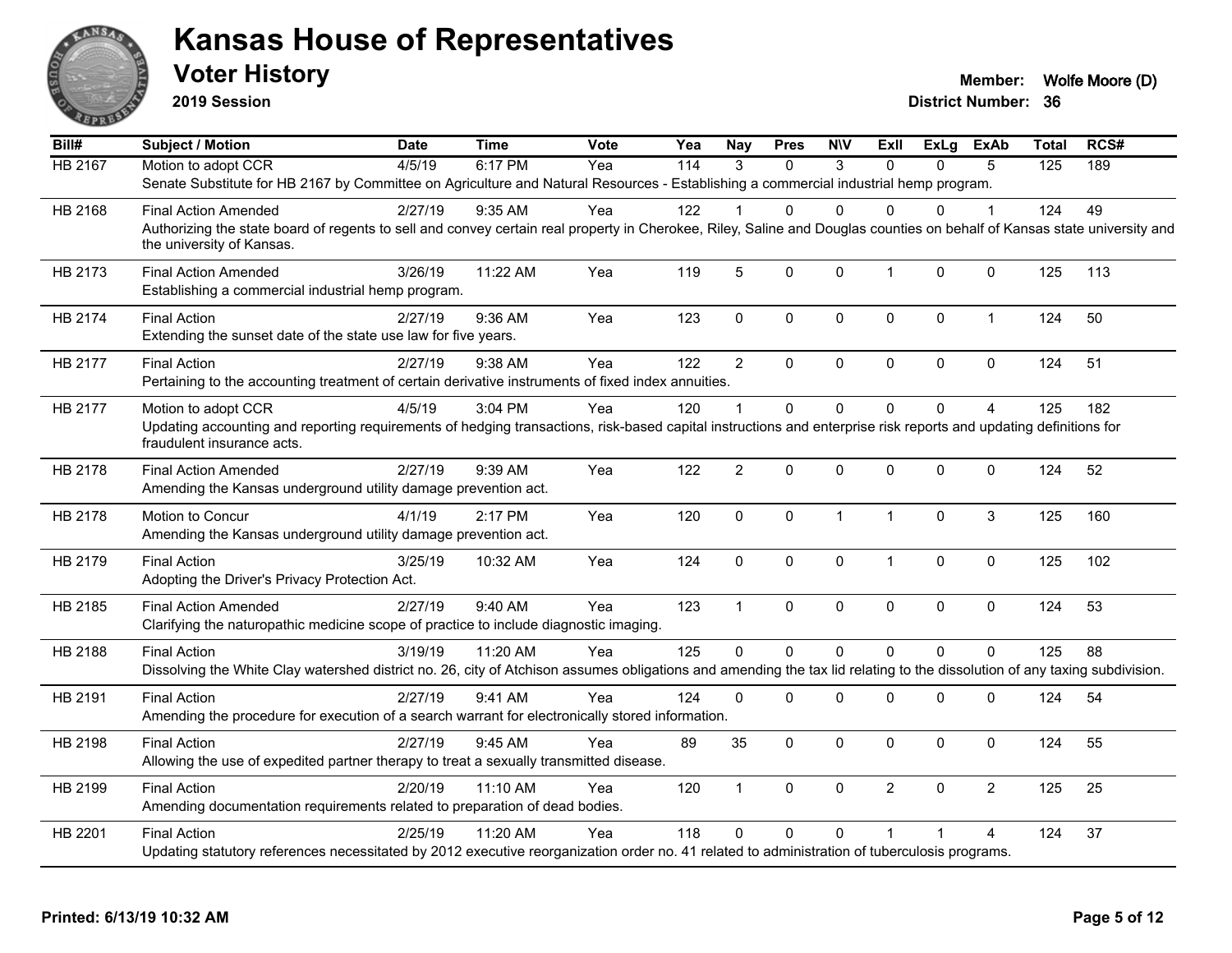

**2019 Session**

| Bill#          | <b>Subject / Motion</b>                                                                                                                                                                                                                                                                                                                              | <b>Date</b> | <b>Time</b> | Vote | Yea | <b>Nay</b>     | <b>Pres</b>  | <b>NIV</b>     | ExII         | <b>ExLg</b>  | ExAb           | <b>Total</b> | RCS# |
|----------------|------------------------------------------------------------------------------------------------------------------------------------------------------------------------------------------------------------------------------------------------------------------------------------------------------------------------------------------------------|-------------|-------------|------|-----|----------------|--------------|----------------|--------------|--------------|----------------|--------------|------|
| <b>HB 2203</b> | <b>Emergency Final Action</b>                                                                                                                                                                                                                                                                                                                        | 2/27/19     | 11:58 AM    | Yea  | 92  | 32             | $\Omega$     | $\Omega$       | $\Omega$     | $\Omega$     | $\Omega$       | 124          | 66   |
|                | Exempting individuals employed by the Kansas academies of U.S. department of defense STARBASE program from KPERS working after retirement requirements<br>and authorizing reimbursement of suspended retirement benefits for certain retirants.                                                                                                      |             |             |      |     |                |              |                |              |              |                |              |      |
| HB 2203        | Motion to adopt CCR<br>Reconciling amendments to certain statutes.                                                                                                                                                                                                                                                                                   | 5/5/19      | 1:04 AM     | Yea  | 121 | $\Omega$       | $\mathbf{0}$ | $\overline{4}$ | $\mathbf{0}$ | $\Omega$     | $\Omega$       | 125          | 202  |
| HB 2206        | <b>Final Action</b><br>Changing the bonding and cost requirements for animals taken into custody under a violation of cruelty to animals.                                                                                                                                                                                                            | 2/27/19     | 9:46 AM     | Yea  | 124 | $\Omega$       | $\mathbf{0}$ | $\Omega$       | $\Omega$     | $\Omega$     | $\mathbf 0$    | 124          | 56   |
| HB 2209        | <b>Final Action</b><br>Authorizing the state board of regents to purchase cybersecurity insurance.                                                                                                                                                                                                                                                   | 2/27/19     | 9:47 AM     | Yea  | 124 | $\Omega$       | $\mathbf{0}$ | 0              | $\mathbf 0$  | 0            | $\mathbf 0$    | 124          | 57   |
| HB 2209        | Motion to Adopt CCR<br>Establishing the unclaimed life insurance benefits act, updating certain definitions pertaining to unfair trade practices and association health plans, and providing for<br>third party administrator fees, the purchase of cybersecurity insurance by the Kansas board of regents and certain healthcare benefits coverage. | 4/5/19      | 12:50 PM    | Nay  | 84  | 39             | $\Omega$     | $\Omega$       | $\Omega$     | 0            | $\overline{2}$ | 125          | 180  |
| HB 2211        | <b>Final Action</b><br>Allowing judges to waive or reduce driver's license reinstatement fees.                                                                                                                                                                                                                                                       | 2/27/19     | 9:48 AM     | Yea  | 122 | $\overline{2}$ | $\Omega$     | $\Omega$       | $\Omega$     | $\mathbf{0}$ | $\Omega$       | 124          | 58   |
| HB 2214        | <b>Final Action Amended</b><br>Changing the definition of school bus for purposes of the motor-fuel tax law.                                                                                                                                                                                                                                         | 2/27/19     | 9:49 AM     | Yea  | 124 | $\mathbf 0$    | 0            | $\mathbf 0$    | $\mathbf 0$  | 0            | $\mathbf 0$    | 124          | 59   |
| HB 2214        | Motion to Adopt CCR<br>Senate Substitute for HB 2214 by Committee on Transportation - Providing for an increase in registration fees for electric and hybrid vehicles.                                                                                                                                                                               | 4/5/19      | 3:23 PM     | Yea  | 80  | 41             | $\Omega$     | $\Omega$       | $\Omega$     | 0            | 4              | 125          | 183  |
| HB 2215        | <b>Final Action</b><br>Kansas state fair board is authorized to create a nonprofit corporation for the benefit of the state fair.                                                                                                                                                                                                                    | 2/26/19     | 9:23 AM     | Yea  | 122 | $\Omega$       | $\Omega$     | 1              | $\Omega$     | $\Omega$     | $\mathbf 1$    | 124          | 38   |
| HB 2223        | <b>Emergency Final Action Amended</b><br>Replacing vineyard permits with producer permits to allow individuals to use a wider variety of agricultural products in the production of wine under such permit.                                                                                                                                          | 2/27/19     | 12:03 PM    | Yea  | 124 | $\Omega$       | $\Omega$     | $\mathbf{0}$   | $\Omega$     | $\Omega$     | $\Omega$       | 124          | 69   |
| HB 2223        | Motion to adopt CCR<br>Adopting economic development program evaluation and information disclosure regimes and expanding economic development incentive financing to address<br>housing shortages.                                                                                                                                                   | 5/2/19      | 11:35 AM    | Yea  | 123 | $\Omega$       | $\mathbf{0}$ |                | $\Omega$     | 0            |                | 125          | 191  |
| HB 2225        | <b>Final Action</b><br>Adding on-track train equipment to the circumstances that a vehicle driver must stop at railroad crossings.                                                                                                                                                                                                                   | 2/27/19     | 9:50 AM     | Yea  | 121 | 3              | $\Omega$     | $\mathbf 0$    | $\mathbf{0}$ | $\Omega$     | $\Omega$       | 124          | 60   |
| HB 2225        | Motion to adopt CCR<br>Senate Substitute for HB 2225 by Committee on Transportation - Providing for an increase in permit fees for oversize or overweight vehicles and required registration<br>for escort vehicle service operators.                                                                                                                | 4/5/19      | 11:19 AM    | Yea  | 91  | 32             | $\Omega$     | $\mathbf{0}$   | $\Omega$     | $\Omega$     | $\overline{2}$ | 125          | 178  |
| HB 2239        | <b>Final Action Amended</b><br>Liquor sales by licensees in common consumption areas.                                                                                                                                                                                                                                                                | 2/27/19     | 9:51 AM     | Yea  | 121 | 3              | $\mathbf{0}$ | $\Omega$       | $\mathbf{0}$ | $\Omega$     | $\mathbf{0}$   | 124          | 61   |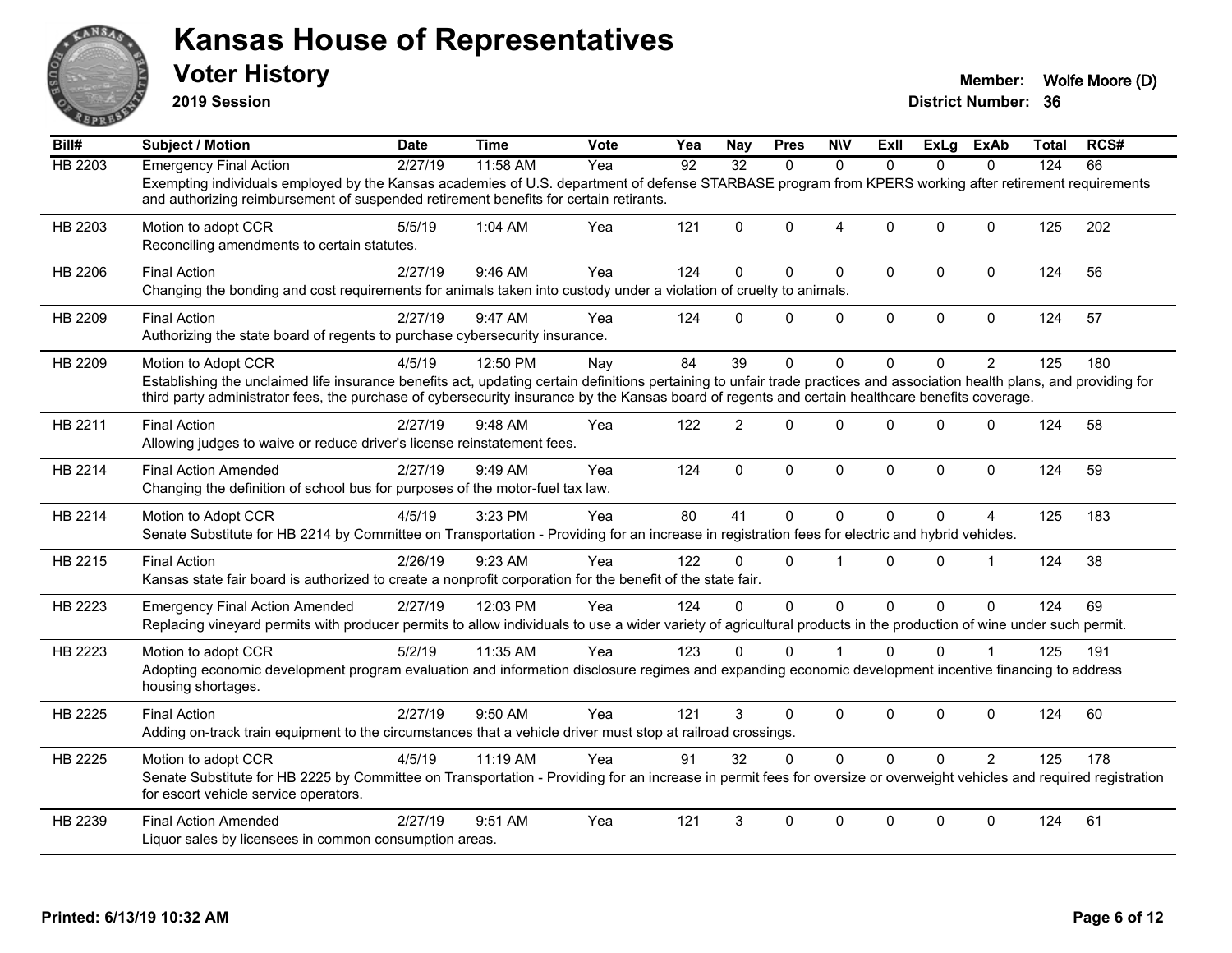

**2019 Session**

| $\overline{Bill#}$ | Subject / Motion                                                                                                                                                                                                                                                                                                                                      | <b>Date</b> | <b>Time</b> | Vote | Yea            | <b>Nay</b>     | <b>Pres</b>  | <b>NIV</b>     | <b>ExII</b>  | <b>ExLg</b> | <b>ExAb</b>    | Total | RCS# |
|--------------------|-------------------------------------------------------------------------------------------------------------------------------------------------------------------------------------------------------------------------------------------------------------------------------------------------------------------------------------------------------|-------------|-------------|------|----------------|----------------|--------------|----------------|--------------|-------------|----------------|-------|------|
| HB 2243            | <b>Final Action Amended</b>                                                                                                                                                                                                                                                                                                                           | 2/27/19     | 9:52 AM     | Yea  | 118            | 6              | $\Omega$     | $\mathbf{0}$   | $\Omega$     | $\Omega$    | $\mathbf{0}$   | 124   | 62   |
|                    | Exempting animal shelters from registration requirements as a charitable organization.                                                                                                                                                                                                                                                                |             |             |      |                |                |              |                |              |             |                |       |      |
| HB 2244            | <b>Final Action Amended</b>                                                                                                                                                                                                                                                                                                                           | 3/27/19     | 9:00 AM     | Yea  | 89             | 35             | $\mathbf{0}$ | $\Omega$       | $\Omega$     | $\Omega$    | $\mathbf{1}$   | 125   | 151  |
|                    | Authorizing the use of cannabidiol treatment preparation to treat certain medical conditions.                                                                                                                                                                                                                                                         |             |             |      |                |                |              |                |              |             |                |       |      |
| HB 2246            | <b>Final Action</b>                                                                                                                                                                                                                                                                                                                                   | 2/27/19     | 9:15 AM     | Yea  | 121            | $\mathbf{1}$   | $\pmb{0}$    | $\mathbf{1}$   | $\mathbf 0$  | 0           | $\mathbf{1}$   | 124   | 40   |
|                    | Changing the requirements to begin production on distinctive license plates.                                                                                                                                                                                                                                                                          |             |             |      |                |                |              |                |              |             |                |       |      |
| HB 2246            | Mot to Concur in Conference                                                                                                                                                                                                                                                                                                                           | 4/5/19      | 3:47 PM     | Nay  | $\overline{7}$ | 114            | $\mathbf 0$  | $\mathsf 0$    | $\mathbf 0$  | $\mathbf 0$ | $\overline{4}$ | 125   | 185  |
|                    | Changing the requirements to begin production on distinctive license plates and providing for the proud educator, alpha kappa alpha, knights of Columbus and current<br>and veteran members of the United States army, navy, marine corps, air force and coast guard license plates.                                                                  |             |             |      |                |                |              |                |              |             |                |       |      |
| HB 2248            | <b>Final Action</b>                                                                                                                                                                                                                                                                                                                                   | 2/27/19     | 9:54 AM     | Yea  | 122            | $\overline{2}$ | $\Omega$     | $\Omega$       | $\Omega$     | $\Omega$    | $\mathbf{0}$   | 124   | 63   |
|                    | Allowing all-terrain vehicles to cross federal or state highways.                                                                                                                                                                                                                                                                                     |             |             |      |                |                |              |                |              |             |                |       |      |
| HB 2248            | Motion to adopt CCR                                                                                                                                                                                                                                                                                                                                   | 5/5/19      | 1:20 AM     | Yea  | 110            | 11             | $\mathbf 0$  | 4              | $\Omega$     | $\Omega$    | $\mathbf{0}$   | 125   | 203  |
|                    | Delaying enforcement of the scrap metal theft reduction act, transferring responsibility for the scrap metal database to the Kansas bureau of investigation, reducing the                                                                                                                                                                             |             |             |      |                |                |              |                |              |             |                |       |      |
|                    | registration fee for scrap metal dealers and changing scrap metal dealer obligations under the scrap metal theft reduction act; amending the definition of "consumer<br>transaction" and "supplier" in the Kansas consumer protection act.                                                                                                            |             |             |      |                |                |              |                |              |             |                |       |      |
|                    |                                                                                                                                                                                                                                                                                                                                                       |             |             |      |                |                |              |                |              |             |                |       |      |
| HB 2274            | <b>Final Action Amended</b>                                                                                                                                                                                                                                                                                                                           | 3/26/19     | 11:28 AM    | Nav  | 85             | 39             | $\mathbf{0}$ | $\Omega$       |              | $\Omega$    | $\mathbf{0}$   | 125   | 114  |
|                    | Requiring notification to patients that the effects of a medication abortion may be reversible.                                                                                                                                                                                                                                                       |             |             |      |                |                |              |                |              |             |                |       |      |
| HB 2279            | <b>Emergency Final Action Amended</b>                                                                                                                                                                                                                                                                                                                 | 2/27/19     | 12:07 PM    | Yea  | 124            | $\overline{0}$ | $\Omega$     | $\mathbf 0$    | $\Omega$     | $\Omega$    | $\mathbf{0}$   | 124   | 73   |
|                    | Requiring law enforcement officers to provide information about timing of release from custody when an arrest is made following a domestic violence call.                                                                                                                                                                                             |             |             |      |                |                |              |                |              |             |                |       |      |
| HB 2281            | <b>Final Action</b>                                                                                                                                                                                                                                                                                                                                   | 2/27/19     | 9:55 AM     | Yea  | 102            | 22             | $\mathbf 0$  | $\mathbf{0}$   | $\Omega$     | $\Omega$    | $\mathbf 0$    | 124   | 64   |
|                    | Providing that a court order modifying a criminal sentence only modifies the portion of the sentence referenced by the court and not remaining portions of the original<br>sentence.                                                                                                                                                                  |             |             |      |                |                |              |                |              |             |                |       |      |
|                    |                                                                                                                                                                                                                                                                                                                                                       |             |             |      |                |                |              |                |              |             |                |       |      |
| HB 2290            | <b>Final Action Amended</b><br>Creating a crime victims compensation division within the attorney general's office.                                                                                                                                                                                                                                   | 2/27/19     | 9:56 AM     | Yea  | 124            | $\Omega$       | $\mathbf{0}$ | $\Omega$       | $\Omega$     | $\Omega$    | $\mathbf{0}$   | 124   | 65   |
|                    |                                                                                                                                                                                                                                                                                                                                                       |             |             |      |                |                |              |                |              |             |                |       |      |
| HB 2290            | Motion to adopt CCR                                                                                                                                                                                                                                                                                                                                   | 5/5/19      | 12:25 AM    | Yea  | 123            | $\Omega$       | $\Omega$     | $\overline{2}$ | $\Omega$     | $\Omega$    | $\Omega$       | 125   | 201  |
|                    | Establishing the Kansas closed case task force; creating the Kansas criminal justice reform commission; concerning criminal history record checks for entities                                                                                                                                                                                        |             |             |      |                |                |              |                |              |             |                |       |      |
|                    | providing care to children, the elderly or individuals with disabilities; creating a Kansas victim information and notification everyday (VINE) coordinator, a Kansas youth<br>suicide prevention coordinator, and a crime victims compensation division within the office of the attorney general; legislative review of exceptions to disclosure of |             |             |      |                |                |              |                |              |             |                |       |      |
|                    | public records under the Kansas open records act; and changing tort claims fund obligations for claims involving alleged violations of the Kansas open meetings act                                                                                                                                                                                   |             |             |      |                |                |              |                |              |             |                |       |      |
|                    | and open records act.                                                                                                                                                                                                                                                                                                                                 |             |             |      |                |                |              |                |              |             |                |       |      |
| HB 2307            | <b>Final Action Amended</b>                                                                                                                                                                                                                                                                                                                           | 3/26/19     | 11:32 AM    | Yea  | 91             | 33             | $\Omega$     | $\Omega$       | $\mathbf{1}$ | $\Omega$    | $\mathbf{0}$   | 125   | 115  |
|                    | Establishing non-covered dental benefits under health insurance plans and limitations on plan changes.                                                                                                                                                                                                                                                |             |             |      |                |                |              |                |              |             |                |       |      |
| HB 2314            | <b>Final Action Amended</b>                                                                                                                                                                                                                                                                                                                           | 3/26/19     | 11:33 AM    | Yea  | 97             | 27             | 0            | $\Omega$       | 1            | $\Omega$    | $\mathbf 0$    | 125   | 116  |
|                    | Rehabilitation of abandoned property by cities.                                                                                                                                                                                                                                                                                                       |             |             |      |                |                |              |                |              |             |                |       |      |
|                    |                                                                                                                                                                                                                                                                                                                                                       |             |             |      |                |                |              |                |              |             |                |       |      |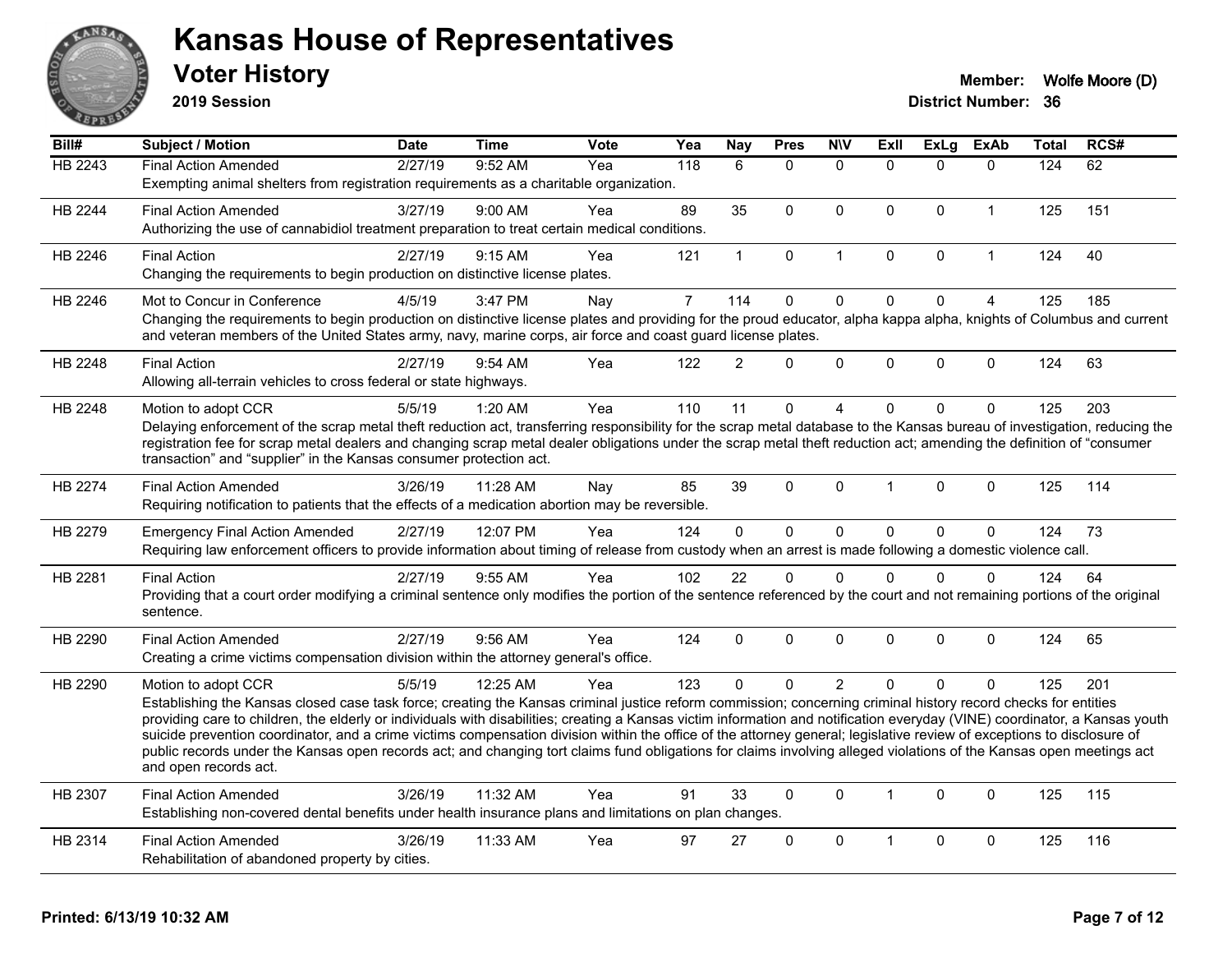

**2019 Session**

| Bill#           | <b>Subject / Motion</b>                                                                                                                                                | <b>Date</b> | <b>Time</b> | <b>Vote</b> | Yea             | <b>Nay</b>      | <b>Pres</b>  | <b>N\V</b>     | Exll           | <b>ExLg</b>  | <b>ExAb</b>    | <b>Total</b> | RCS#           |
|-----------------|------------------------------------------------------------------------------------------------------------------------------------------------------------------------|-------------|-------------|-------------|-----------------|-----------------|--------------|----------------|----------------|--------------|----------------|--------------|----------------|
| HB 2326         | <b>Final Action Amended</b>                                                                                                                                            | 3/27/19     | 9:02 AM     | Nay         | $\overline{83}$ | $\overline{41}$ | $\Omega$     | $\mathbf{0}$   | $\Omega$       | $\Omega$     |                | 125          | 152            |
|                 | Recognizing licenses to carry a concealed firearm issued by other jurisdictions.                                                                                       |             |             |             |                 |                 |              |                |                |              |                |              |                |
| HB 2336         | <b>Emergency Final Action</b>                                                                                                                                          | 2/27/19     | 12:04 PM    | Yea         | 124             | $\mathbf{0}$    | $\Omega$     | $\Omega$       | $\Omega$       | $\mathbf{0}$ | 0              | 124          | 70             |
|                 | Clarifying when offenders under supervision of the secretary of corrections are awarded jail credit.                                                                   |             |             |             |                 |                 |              |                |                |              |                |              |                |
| HB 2346         | <b>Emergency Final Action Amended</b>                                                                                                                                  | 2/27/19     | 12:06 PM    | Yea         | 113             | 11              | 0            | $\mathsf 0$    | $\pmb{0}$      | 0            | 0              | 124          | 72             |
|                 | Relating to standards for school-administered vision screenings.                                                                                                       |             |             |             |                 |                 |              |                |                |              |                |              |                |
| HB 2360         | <b>Emergency Final Action Amended</b>                                                                                                                                  | 2/27/19     | 12:05 PM    | Yea         | 124             | $\mathbf 0$     | 0            | $\mathbf 0$    | $\Omega$       | 0            | $\Omega$       | 124          | 71             |
|                 | Concerning background checks of employees and volunteers that have unsupervised access to children, the elderly or individuals with disabilities.                      |             |             |             |                 |                 |              |                |                |              |                |              |                |
| HB 2365         | <b>Final Action</b>                                                                                                                                                    | 2/26/19     | 9:24 AM     | Yea         | 122             | U               | $\Omega$     |                | $\Omega$       | $\Omega$     | -1             | 124          | 39             |
|                 | Providing for confidential communications of Kansas national guard members in peer support counseling sessions.                                                        |             |             |             |                 |                 |              |                |                |              |                |              |                |
| HB 2365         | Mot to Concur in Conference                                                                                                                                            | 4/4/19      | 2:42 PM     | Yea         | 121             | $\mathbf{1}$    | $\Omega$     | $\overline{2}$ | $\mathbf{0}$   | $\Omega$     | $\mathbf{1}$   | 125          | 167            |
|                 | Providing for confidential communications of Kansas national guard members in peer support counseling sessions.                                                        |             |             |             |                 |                 |              |                |                |              |                |              |                |
| HB 2369         | <b>Final Action Amended</b>                                                                                                                                            | 3/27/19     | $9:03$ AM   | Yea         | 114             | 10              | $\mathbf{0}$ | 0              | $\mathbf{0}$   | $\Omega$     |                | 125          | 153            |
|                 | Authorizing the secretary of transportation to designate toll projects on new and existing highways and changing financing requirements for toll or turnpike projects. |             |             |             |                 |                 |              |                |                |              |                |              |                |
| HB 2371         | <b>Final Action Amended</b>                                                                                                                                            | 3/27/19     | 9:04 AM     | Yea         | 102             | 22              | $\Omega$     | $\Omega$       | $\Omega$       | $\Omega$     | $\overline{1}$ | 125          | 154            |
|                 | Providing for an increase in permit fees for oversize or overweight vehicles and requiring registration for escort vehicle service operators.                          |             |             |             |                 |                 |              |                |                |              |                |              |                |
| HB 2372         | <b>Final Action Amended</b>                                                                                                                                            | 3/27/19     | $9:06$ AM   | Nay         | 73              | 51              | 0            | 0              | $\mathbf 0$    | 0            | $\mathbf 1$    | 125          | 155            |
|                 | Providing for an increase in registration fees for electric and hybrid vehicles.                                                                                       |             |             |             |                 |                 |              |                |                |              |                |              |                |
| HB 2389         | <b>Final Action Amended</b>                                                                                                                                            | 3/26/19     | 11:35 AM    | Yea         | 122             | $\overline{2}$  | 0            | $\mathsf 0$    | $\overline{1}$ | 0            | $\pmb{0}$      | 125          | 117            |
|                 | Requiring electronic prescriptions for certain controlled substances.                                                                                                  |             |             |             |                 |                 |              |                |                |              |                |              |                |
| HB 2396         | <b>Final Action Amended</b>                                                                                                                                            | 3/26/19     | 11:36 AM    | Yea         | 97              | 27              | $\mathbf 0$  | $\mathbf 0$    | $\overline{1}$ | $\Omega$     | $\mathbf 0$    | 125          | 118            |
|                 | Allowing use of certified drug abuse treatment programs for certain offenders convicted of unlawful cultivation or distribution of controlled substances.              |             |             |             |                 |                 |              |                |                |              |                |              |                |
| HB 2402         | <b>Final Action Amended</b>                                                                                                                                            | 3/27/19     | $9:08$ AM   | Yea         | 106             | 18              | $\mathbf{0}$ | $\Omega$       | $\mathbf{0}$   | $\Omega$     | -1             | 125          | 156            |
|                 | Authorizing certain business entities to hire physicians and chiropractors.                                                                                            |             |             |             |                 |                 |              |                |                |              |                |              |                |
| <b>HCR 5015</b> | <b>EFA Amend and Debate</b>                                                                                                                                            | 5/29/19     | 11:33 AM    | Yea         | 116             | $\Omega$        | $\mathbf 0$  | 0              | $\Omega$       | 0            | 9              | 125          | 204            |
|                 | Ratifying and providing for continuation of the May 9, 2019, state of disaster emergency declaration for certain Kansas counties.                                      |             |             |             |                 |                 |              |                |                |              |                |              |                |
| HR 6004         | <b>Final Action Amended</b>                                                                                                                                            | 1/23/19     | 11:14 AM    | Yea         | 104             | 15              | 0            | 0              | $\overline{2}$ | $\mathbf{0}$ | 4              | 125          | $\overline{7}$ |
|                 | Permanent rules of the House of Representatives for the 2019-2020 biennium.                                                                                            |             |             |             |                 |                 |              |                |                |              |                |              |                |
| HR 6018         | <b>Final Action</b>                                                                                                                                                    | 3/26/19     | 11:37 AM    | Yea         | 124             | $\mathbf 0$     | 0            | $\mathbf 0$    | $\mathbf 1$    | 0            | 0              | 125          | 119            |
|                 | Requesting the federal government address water issues in the Arkansas River basis.                                                                                    |             |             |             |                 |                 |              |                |                |              |                |              |                |
| SB <sub>9</sub> | <b>Final Action</b>                                                                                                                                                    | 2/22/19     | 11:13 AM    | Yea         | 117             | $\Omega$        | $\Omega$     | $\Omega$       | 3              | 0            | 5              | 125          | 36             |
|                 | Authorizing the transfer of \$115,000,000 from the state general fund to the Kansas public employees retirement fund during fiscal year 2019.                          |             |             |             |                 |                 |              |                |                |              |                |              |                |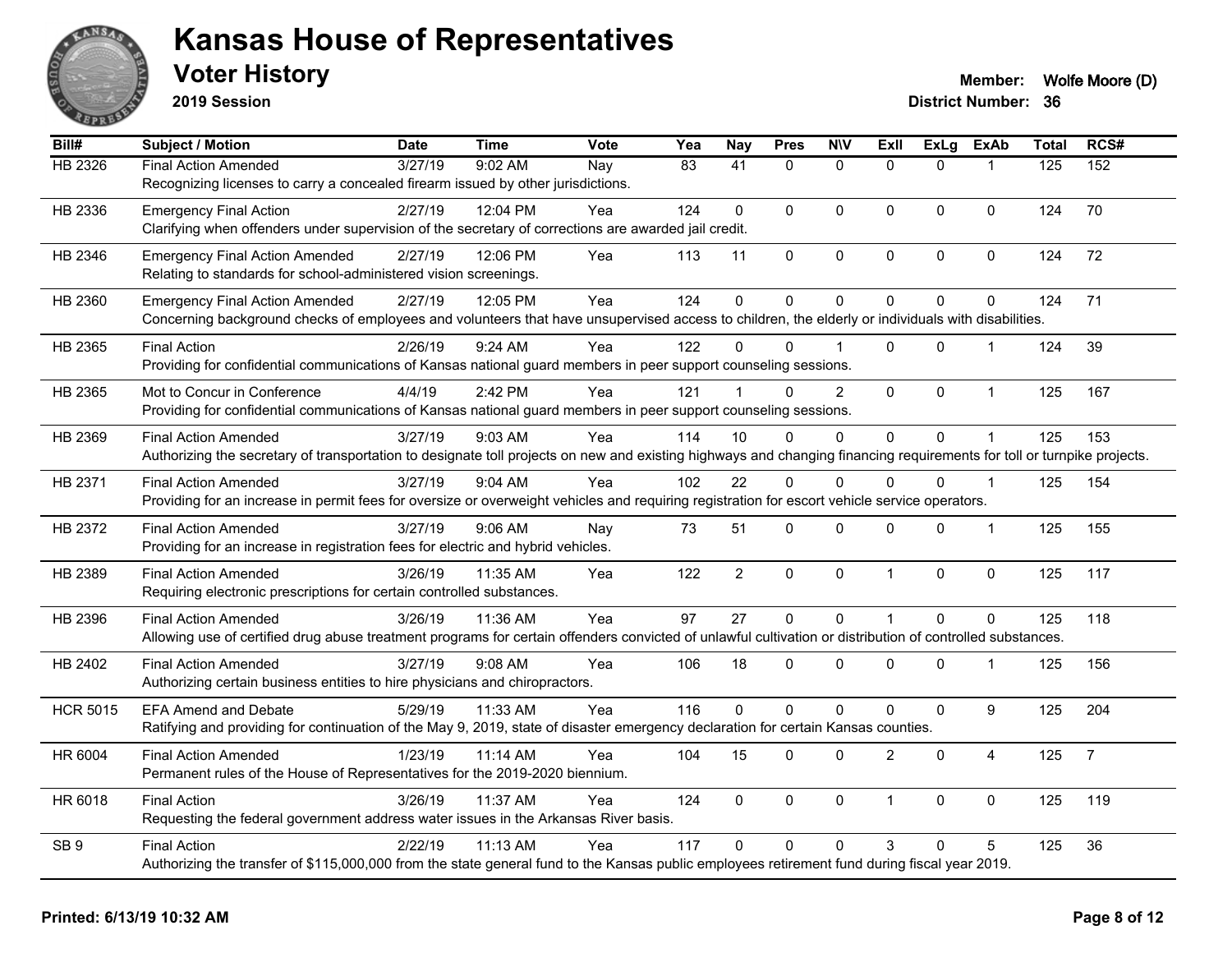

**2019 Session**

| Bill#        | <b>Subject / Motion</b>                                                                                                                                                                                                                                                                                                                                                                                                                                                                                                                                                                                                                                            | <b>Date</b> | <b>Time</b> | Vote | Yea              | <b>Nay</b>   | <b>Pres</b>  | <b>NIV</b>   | ExII         |          | ExLg ExAb      | Total | RCS# |
|--------------|--------------------------------------------------------------------------------------------------------------------------------------------------------------------------------------------------------------------------------------------------------------------------------------------------------------------------------------------------------------------------------------------------------------------------------------------------------------------------------------------------------------------------------------------------------------------------------------------------------------------------------------------------------------------|-------------|-------------|------|------------------|--------------|--------------|--------------|--------------|----------|----------------|-------|------|
| <b>SB 15</b> | <b>Final Action Amended</b>                                                                                                                                                                                                                                                                                                                                                                                                                                                                                                                                                                                                                                        | 3/26/19     | 11:39 AM    | Yea  | $\overline{124}$ | $\Omega$     | $\Omega$     | $\Omega$     | -1           | $\Omega$ | $\Omega$       | 125   | 120  |
|              | Amending the definition of "service-connected" in the Kansas police and firemen's retirement system.                                                                                                                                                                                                                                                                                                                                                                                                                                                                                                                                                               |             |             |      |                  |              |              |              |              |          |                |       |      |
| <b>SB 15</b> | Motion to adopt CCR                                                                                                                                                                                                                                                                                                                                                                                                                                                                                                                                                                                                                                                | 4/4/19      | 2:45 PM     | Yea  | 122              |              | $\Omega$     | 1            | $\Omega$     | $\Omega$ | 1              | 125   | 168  |
|              | Amending public health provisions relating to behavioral sciences regulatory board professional licensure, naturopathic doctor scope of practice and adult care home<br>licensure and receivership.                                                                                                                                                                                                                                                                                                                                                                                                                                                                |             |             |      |                  |              |              |              |              |          |                |       |      |
| <b>SB 16</b> | Final Action Sub Bill                                                                                                                                                                                                                                                                                                                                                                                                                                                                                                                                                                                                                                              | 3/26/19     | 11:57 AM    | Nay  | 63               | 61           | 0            | $\mathbf 0$  | 1            | $\Omega$ | 0              | 125   | 121  |
|              | House Substitute for SB 16 by Committee on K-12 Education Budget - Making appropriations for the department of education for FY 2020 and FY 2021 in response to<br>litigation; increasing BASE aid for certain school years; and other amendments related to education.                                                                                                                                                                                                                                                                                                                                                                                            |             |             |      |                  |              |              |              |              |          |                |       |      |
| <b>SB 16</b> | Motion to adopt CCR                                                                                                                                                                                                                                                                                                                                                                                                                                                                                                                                                                                                                                                | 4/4/19      | 3:43 PM     | Yea  | 76               | 47           | $\Omega$     |              | $\mathbf 0$  | $\Omega$ | 1              | 125   | 170  |
|              | House Substitute for SB 16 by Committee on K-12 Education Budget - Making appropriations for the department of education for FY 2020 and FY 2021 in response to<br>litigation; increasing BASE aid for certain school years; and other amendments related to education.                                                                                                                                                                                                                                                                                                                                                                                            |             |             |      |                  |              |              |              |              |          |                |       |      |
| <b>SB 17</b> | <b>Final Action</b>                                                                                                                                                                                                                                                                                                                                                                                                                                                                                                                                                                                                                                                | 3/13/19     | 11:23 AM    | Yea  | 101              | 22           | 0            | $\mathbf 0$  | $\mathbf 0$  | 0        | $\mathbf{1}$   | 124   | 85   |
|              | Requiring class M driver's licenses when operating a motorcycle registered under a temporary permit.                                                                                                                                                                                                                                                                                                                                                                                                                                                                                                                                                               |             |             |      |                  |              |              |              |              |          |                |       |      |
| <b>SB 18</b> | <b>Final Action Amended</b>                                                                                                                                                                                                                                                                                                                                                                                                                                                                                                                                                                                                                                        | 3/26/19     | 11:59 AM    | Yea  | 124              | $\mathbf{0}$ | 0            | 0            | $\mathbf{1}$ | $\Omega$ | $\mathbf 0$    | 125   | 122  |
|              | Providing a process for the attorney general to enter into diversion agreements.                                                                                                                                                                                                                                                                                                                                                                                                                                                                                                                                                                                   |             |             |      |                  |              |              |              |              |          |                |       |      |
| <b>SB 18</b> | Motion to adopt CCR<br>Providing a process for the attorney general to enter into diversion agreements; authorizing certain entities to access a criminal defendant's presentence investigation<br>report; amending the crime of counterfeiting currency; clarifying the definition of comparable offense under the Kansas criminal code, the timing of claiming error on<br>appeal, and the grounds for a motion to correct an illegal sentence; allowing use of certified drug abuse treatment programs for certain offenders convicted of unlawful                                                                                                              | 4/5/19      | 10:33 AM    | Yea  | 123              | $\mathbf{0}$ | $\Omega$     | 0            | $\Omega$     | $\Omega$ | $\overline{2}$ | 125   | 171  |
|              | cultivation or distribution of controlled substances; amending available sanctions for violation of condition of postrelease supervision; increasing criminal penalties for<br>abuse of a child and involuntary manslaughter when the victim is under 6 years of age and making a presumption of unfitness against any parent convicted of either<br>crime; exempting certain victims from being considered an aggressor or participant as a mitigating factor when considering a departure sentence; requiring law<br>enforcement officers to provide information about timing of release from custody when an arrest is made following a domestic violence call. |             |             |      |                  |              |              |              |              |          |                |       |      |
| <b>SB 20</b> | <b>Final Action Amended</b><br>Extending the judicial branch surcharge to fund the costs of non-judicial personnel.                                                                                                                                                                                                                                                                                                                                                                                                                                                                                                                                                | 3/26/19     | 12:00 PM    | Yea  | 118              | 6            | $\Omega$     | $\Omega$     |              | 0        | 0              | 125   | 123  |
| <b>SB 20</b> | Motion to adopt CCR                                                                                                                                                                                                                                                                                                                                                                                                                                                                                                                                                                                                                                                | 4/4/19      | 2:49 PM     | Yea  | 120              | 3            | 0            | $\mathbf{1}$ | $\mathbf 0$  | $\Omega$ | $\mathbf{1}$   | 125   | 169  |
|              | Extending the judicial branch surcharge to fund the costs of non-judicial personnel; extending recognition of tribal court judgments pursuant to supreme court rules.                                                                                                                                                                                                                                                                                                                                                                                                                                                                                              |             |             |      |                  |              |              |              |              |          |                |       |      |
| <b>SB 22</b> | <b>Final Action Amended</b>                                                                                                                                                                                                                                                                                                                                                                                                                                                                                                                                                                                                                                        | 3/8/19      | 8:46 AM     | Nay  | 76               | 43           | 0            | 0            | ∩            |          |                | 124   | 79   |
|              | Kansas itemized deductions, election, providing for deferred foreign income, global intangible low-taxed income, business interest, capital contributions and FDIC<br>premiums income tax modifications; sales and compensating use tax, imposition of tax, nexus, remote sellers, marketplace facilitators, rate of tax on food and food<br>ingredients.                                                                                                                                                                                                                                                                                                          |             |             |      |                  |              |              |              |              |          |                |       |      |
| <b>SB 25</b> | Final Action Sub Bill                                                                                                                                                                                                                                                                                                                                                                                                                                                                                                                                                                                                                                              | 3/26/19     | 12:04 PM    | Yea  | 99               | 25           | $\Omega$     | $\Omega$     |              | $\Omega$ | $\Omega$       | 125   | 124  |
|              | House Substitute for SB 25 by Committee on Appropriations - Appropriations for FY 2019, FY 2020, FY 2021 and FY 2022 for various sate agencies.                                                                                                                                                                                                                                                                                                                                                                                                                                                                                                                    |             |             |      |                  |              |              |              |              |          |                |       |      |
| <b>SB 25</b> | Motion to Adopt CCR                                                                                                                                                                                                                                                                                                                                                                                                                                                                                                                                                                                                                                                | 5/3/19      | 10:30 PM    | Nay  | 42               | 81           | $\mathbf{0}$ |              | $\mathbf{0}$ | 0        |                | 125   | 194  |
|              | House Substitute for SB 25 by Committee on Appropriations - Appropriations for FY 2019, FY 2020, FY 2021 and FY 2022 for various sate agencies.                                                                                                                                                                                                                                                                                                                                                                                                                                                                                                                    |             |             |      |                  |              |              |              |              |          |                |       |      |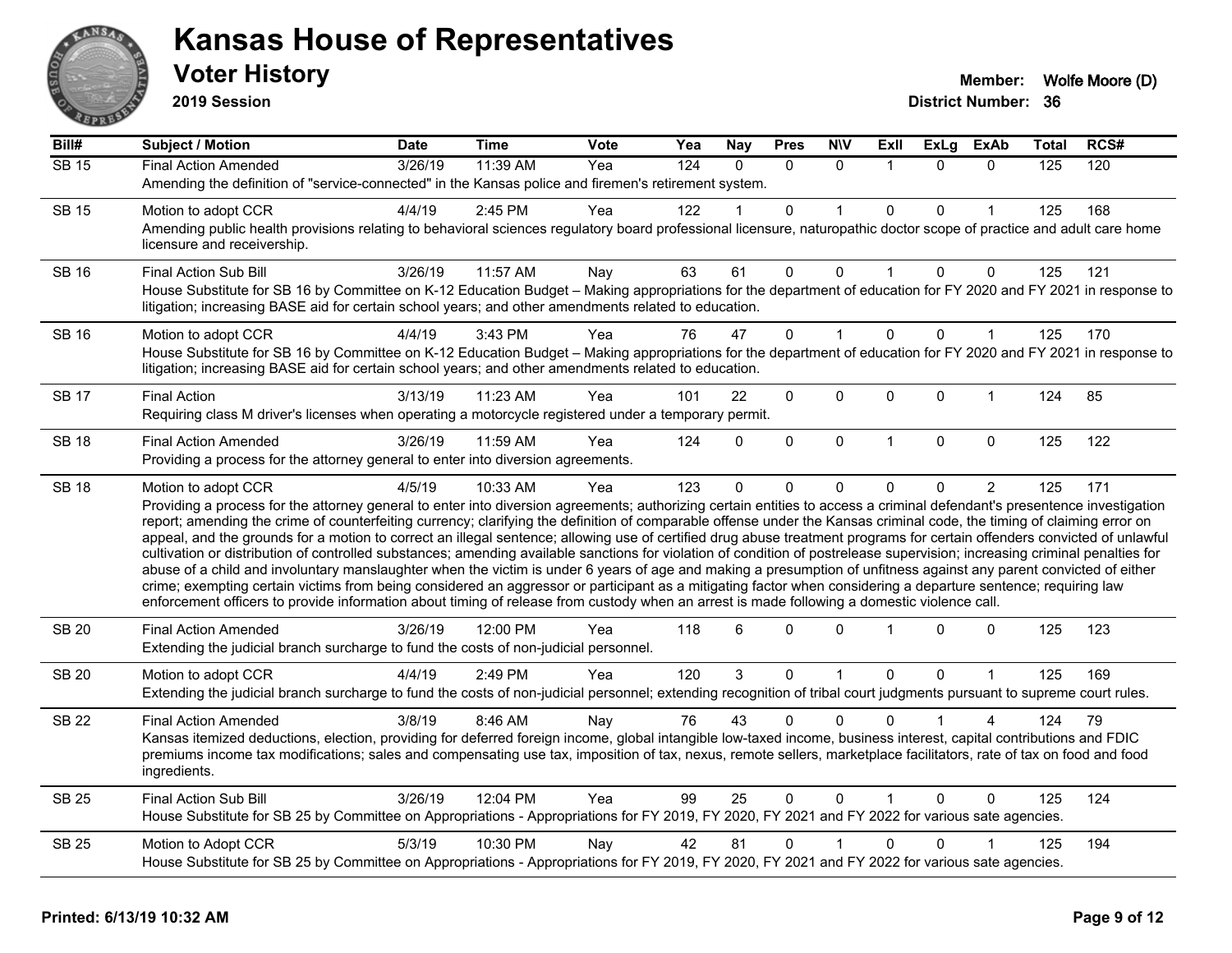

**2019 Session**

**Voter History Member:** Wolfe Moore (D)

| RCS#                                                                                                                                                                                                                                                                                                                                                           |
|----------------------------------------------------------------------------------------------------------------------------------------------------------------------------------------------------------------------------------------------------------------------------------------------------------------------------------------------------------------|
| 195                                                                                                                                                                                                                                                                                                                                                            |
|                                                                                                                                                                                                                                                                                                                                                                |
| 206                                                                                                                                                                                                                                                                                                                                                            |
|                                                                                                                                                                                                                                                                                                                                                                |
| 125                                                                                                                                                                                                                                                                                                                                                            |
|                                                                                                                                                                                                                                                                                                                                                                |
| 199                                                                                                                                                                                                                                                                                                                                                            |
| Creating an affirmative defense to the crime of possession of a controlled substance for possession of certain medical treatments; amending podiatrist qualifications.                                                                                                                                                                                         |
| 86                                                                                                                                                                                                                                                                                                                                                             |
|                                                                                                                                                                                                                                                                                                                                                                |
| 89                                                                                                                                                                                                                                                                                                                                                             |
|                                                                                                                                                                                                                                                                                                                                                                |
| 90                                                                                                                                                                                                                                                                                                                                                             |
|                                                                                                                                                                                                                                                                                                                                                                |
| 126                                                                                                                                                                                                                                                                                                                                                            |
|                                                                                                                                                                                                                                                                                                                                                                |
| 200                                                                                                                                                                                                                                                                                                                                                            |
|                                                                                                                                                                                                                                                                                                                                                                |
|                                                                                                                                                                                                                                                                                                                                                                |
| 91                                                                                                                                                                                                                                                                                                                                                             |
|                                                                                                                                                                                                                                                                                                                                                                |
| 127                                                                                                                                                                                                                                                                                                                                                            |
|                                                                                                                                                                                                                                                                                                                                                                |
| 128                                                                                                                                                                                                                                                                                                                                                            |
|                                                                                                                                                                                                                                                                                                                                                                |
| 184                                                                                                                                                                                                                                                                                                                                                            |
| Allowing lighting devices in transportation network company vehicles; regulating the operation of electric-assisted scooters; allowing for the installation of certain light<br>screening material on windshields; allowing all-terrain and work-site utility vehicles to operate on a federal or state highway; requiring vehicles to stop for on-track train |
|                                                                                                                                                                                                                                                                                                                                                                |
| 129                                                                                                                                                                                                                                                                                                                                                            |
|                                                                                                                                                                                                                                                                                                                                                                |
| 130                                                                                                                                                                                                                                                                                                                                                            |
|                                                                                                                                                                                                                                                                                                                                                                |
|                                                                                                                                                                                                                                                                                                                                                                |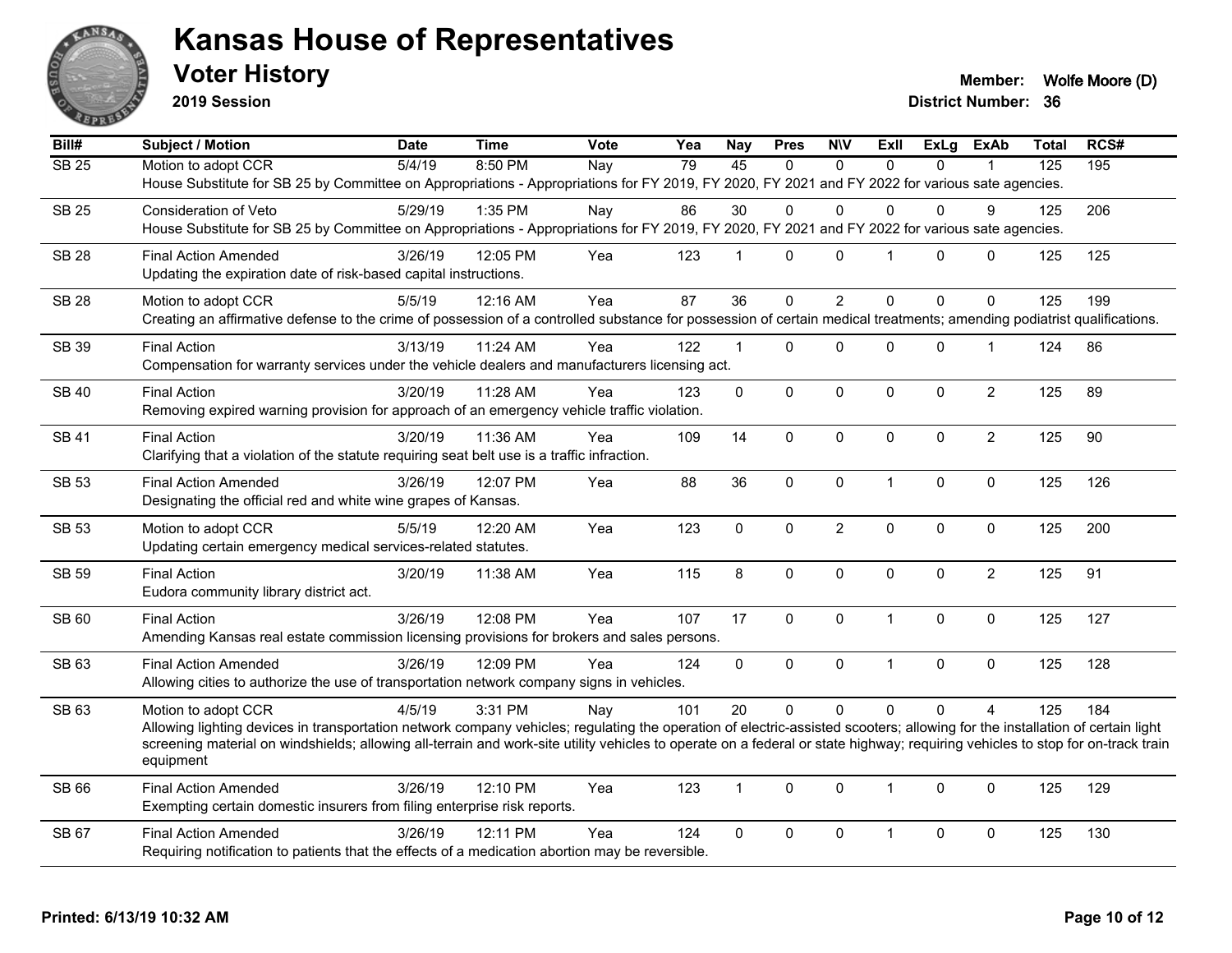

**2019 Session**

| Bill#         | <b>Subject / Motion</b>                                                                                                                                                                                                                                                                          | <b>Date</b> | <b>Time</b> | Vote | Yea | <b>Nay</b>      | <b>Pres</b>  | <b>N\V</b>   | ExII                    | <b>ExLg</b> | <b>ExAb</b>    | <b>Total</b> | RCS# |
|---------------|--------------------------------------------------------------------------------------------------------------------------------------------------------------------------------------------------------------------------------------------------------------------------------------------------|-------------|-------------|------|-----|-----------------|--------------|--------------|-------------------------|-------------|----------------|--------------|------|
| SB 67         | Motion to adopt CCR<br>Requiring notification to patients that the effects of a medication abortion may be reversible.                                                                                                                                                                           | 4/5/19      | 5:24 PM     | Nay  | 85  | $\overline{35}$ | $\mathbf{0}$ | $\mathbf{0}$ | $\Omega$                | $\Omega$    | 5              | 125          | 188  |
| SB 67         | <b>Consideration of Veto</b><br>Requiring notification to patients that the effects of a medication abortion may be reversible.                                                                                                                                                                  | 5/1/19      | 1:02 PM     | Nay  | 82  | 43              | $\Omega$     | $\Omega$     | $\mathbf{0}$            | $\Omega$    | $\mathbf{0}$   | 125          | 190  |
| SB 68         | <b>Final Action</b><br>Prohibiting cities from requiring a valid contract franchise ordinance for the provision of wireless telecommunications services.                                                                                                                                         | 3/26/19     | 12:13 PM    | Yea  | 112 | 12              | 0            | 0            | $\overline{\mathbf{1}}$ | $\Omega$    | $\mathbf 0$    | 125          | 131  |
| <b>SB 69</b>  | <b>Final Action Amended</b><br>Substitute for SB 69 by Committee on Utilities - Requiring an electric rate study of certain electric utilities.                                                                                                                                                  | 3/26/19     | 12:15 PM    | Yea  | 117 |                 | $\Omega$     | $\Omega$     | -1                      | $\Omega$    | $\mathbf{0}$   | 125          | 132  |
| <b>SB 70</b>  | <b>Final Action Amended</b><br>Allowing for temporary permits for the selling and serving of alcoholic liquor.                                                                                                                                                                                   | 3/27/19     | 9:09 AM     | Yea  | 119 | 5               | $\Omega$     | 0            | $\pmb{0}$               | 0           | $\mathbf{1}$   | 125          | 157  |
| <b>SB 70</b>  | Motion to adopt CCR<br>Alcoholic liquor amendments relating to temporary permits, delivery of alcoholic liquors to consumers, common consumption areas and producer permits.                                                                                                                     | 4/5/19      | 11:02 AM    | Yea  | 119 | $\overline{4}$  | 0            | $\mathbf 0$  | $\Omega$                | $\mathbf 0$ | $\overline{2}$ | 125          | 173  |
| <b>SB71</b>   | <b>Final Action</b><br>Eliminating the expiration of the postsecondary technical education authority and requiring a report to the legislature.                                                                                                                                                  | 3/26/19     | 12:16 PM    | Yea  | 123 |                 | $\Omega$     | $\Omega$     | $\overline{\mathbf{1}}$ | $\Omega$    | $\Omega$       | 125          | 133  |
| <b>SB77</b>   | <b>Final Action Amended</b><br>Requiring the department for children and families to offer services to children with problem sexual behavior and to such child's family.                                                                                                                         | 3/26/19     | 12:17 PM    | Yea  | 124 | $\Omega$        | $\Omega$     | $\Omega$     |                         | 0           | $\mathbf 0$    | 125          | 134  |
| <b>SB78</b>   | <b>Final Action Amended</b><br>Regulating assignment of rights or benefits to a residential contractor under a property and casualty insurance policy insuring residential real estate.                                                                                                          | 3/26/19     | 12:18 PM    | Yea  | 123 |                 | $\Omega$     | $\Omega$     |                         | $\Omega$    | $\mathbf 0$    | 125          | 135  |
| <b>SB78</b>   | Motion to Adopt CCR<br>Regulating assignment of rights or benefits to a residential contractor under a property and casualty insurance policy insuring residential real estate; enacting housing<br>protections for victims of domestic violence, sexual assault, human trafficking or stalking. | 4/5/19      | 10:50 AM    | Yea  | 100 | 23              | 0            | $\Omega$     | 0                       | 0           | $\overline{2}$ | 125          | 172  |
| <b>SB 82</b>  | <b>Final Action</b><br>Updating the state banking code.                                                                                                                                                                                                                                          | 3/26/19     | 12:19 PM    | Yea  | 124 | $\mathbf{0}$    | $\mathbf 0$  | 0            | $\overline{1}$          | 0           | $\mathbf 0$    | 125          | 136  |
| <b>SB 90</b>  | <b>Final Action</b><br>Extending the tax credit under the center for entrepreneurship act to financial institutions and increasing the annual tax credit limit for all contributors.                                                                                                             | 3/26/19     | 12:20 PM    | Yea  | 122 | $\overline{2}$  | $\Omega$     | $\Omega$     | $\overline{1}$          | $\Omega$    | $\Omega$       | 125          | 137  |
| <b>SB 94</b>  | <b>Final Action</b><br>Establishing a minimum course duration for motor vehicle accident prevention courses.                                                                                                                                                                                     | 3/26/19     | 12:22 PM    | Yea  | 120 | 4               | $\mathbf 0$  | 0            | $\overline{1}$          | 0           | $\mathbf 0$    | 125          | 138  |
| SB 97         | <b>Final Action</b><br>Division of vehicles registering fleet vehicles.                                                                                                                                                                                                                          | 3/26/19     | 12:23 PM    | Yea  | 124 | $\Omega$        | $\mathbf{0}$ | $\Omega$     | $\overline{1}$          | $\mathbf 0$ | $\mathbf 0$    | 125          | 139  |
| <b>SB 105</b> | <b>Final Action</b><br>Elections; cities; date for taking office.                                                                                                                                                                                                                                | 3/25/19     | 10:33 AM    | Yea  | 124 | $\mathbf{0}$    | $\mathbf{0}$ | $\Omega$     | $\overline{1}$          | $\Omega$    | $\mathbf{0}$   | 125          | 103  |